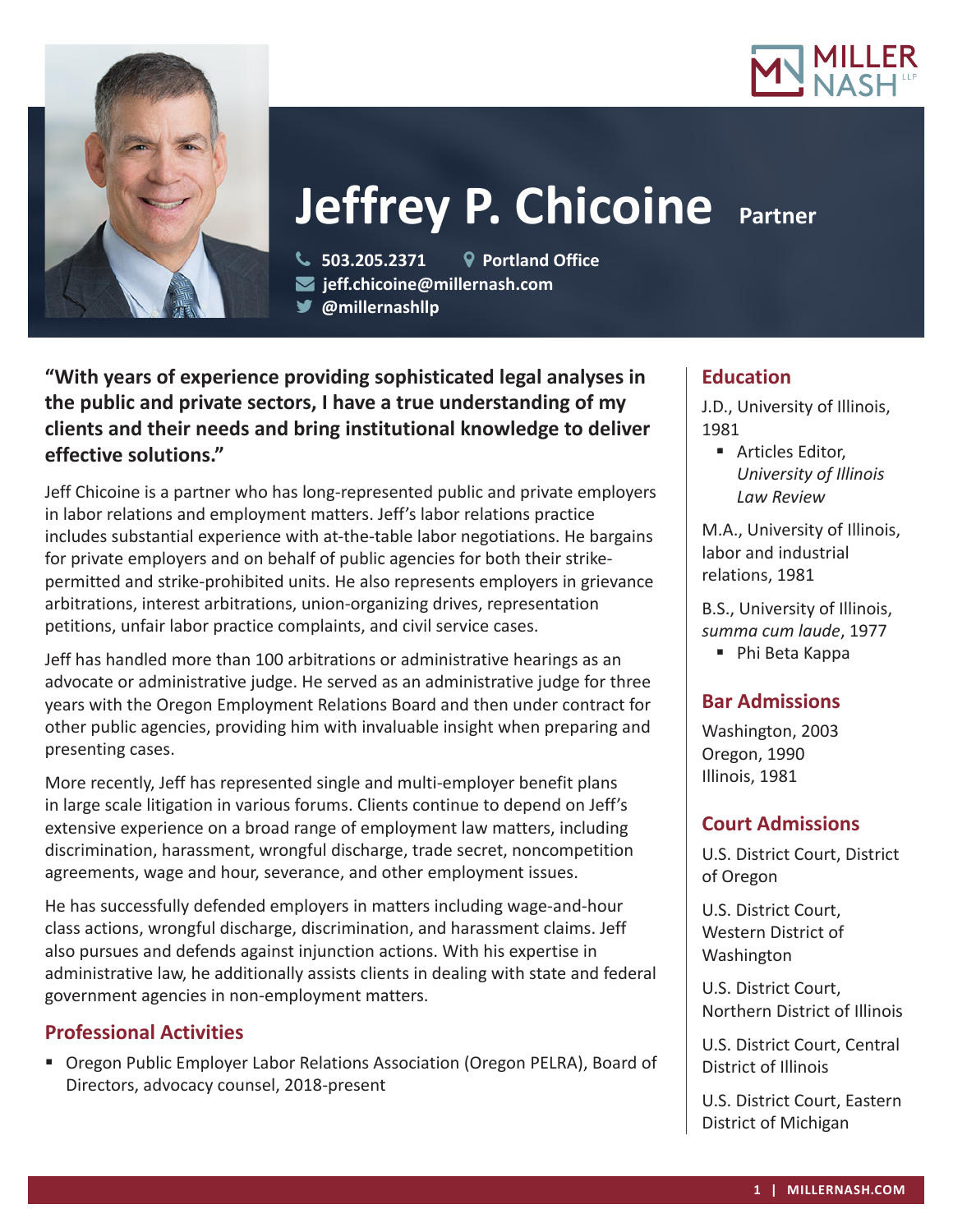- Oregon State Bar
	- Labor and Employment Law Section
		- past chair, 2004
		- past executive committee member
		- past secretary
		- past treasurer
	- Appointed by Oregon State Bar's Board of Governors to cochair the Bar/ CPA Joint Committee, 2001
	- Client Security Fund Committee, member, 2007-2008
	- Local Professional Committee, member, 2007-2010
- Governor's Task Force on Independent Contractors, member, 2005

## **Civic Activities**

- Actively volunteered locally and statewide, promoting community and children's issues
- Bicycle Transportation Alliance, Legislative Committee, member, 2007-2012
- West Linn-Wilsonville School Board, member, 1995-2001
- Helped to organize a statewide citizens network advocating adequate school funding and served as its first president, 1993
- **Diamage 3** Organized a neighborhood association in West Linn, leading a successful effort to persuade the city to purchase land and develop a park for his fast-growing neighborhood, 1990

## **Representative Experience**

## **Collective Bargaining**

 Served as chief spokesperson in the public and private sectors. In the private sector, handled negotiations for employers in wood products, paper products, rubber, transportation and delivery, and construction. Represented cities, counties, and special districts, in bargaining agreements for general wall-towall units and fire, police, parole and probation officers, 9-1-1 operators, and juvenile detention workers.

## **Arbitrations & Administrative Hearings**

**For public and private employers, arbitrated grievance disputes involving** discharges, lesser forms of discipline, unsatisfactory work performance, contract violations, duties and assignments, and wages and benefits. Public sector work includes interest arbitrations. Handled numerous unfair labor practice proceeding for public and private employers, involving issues such as arbitrability, deferral, blocking charges, interference, discrimination, bad faith bargaining, unilateral changes, and contract violations.

## **Union Organizing & Strikes**

Believing that prevention is best, counseled employers and prepared and presented numerous workshops on remaining union-free even before the union starts organizing. Counseled and represented employers in union organizing efforts in the public and private sectors.



# **Court Admissions, cont.**

U.S. Court of Appeals for the Fourth Circuit

U.S. Court of Appeals for the Sixth Circuit

U.S. Court of Appeals for the Seventh Circuit

U.S. Court of Appeals for the Ninth Circuit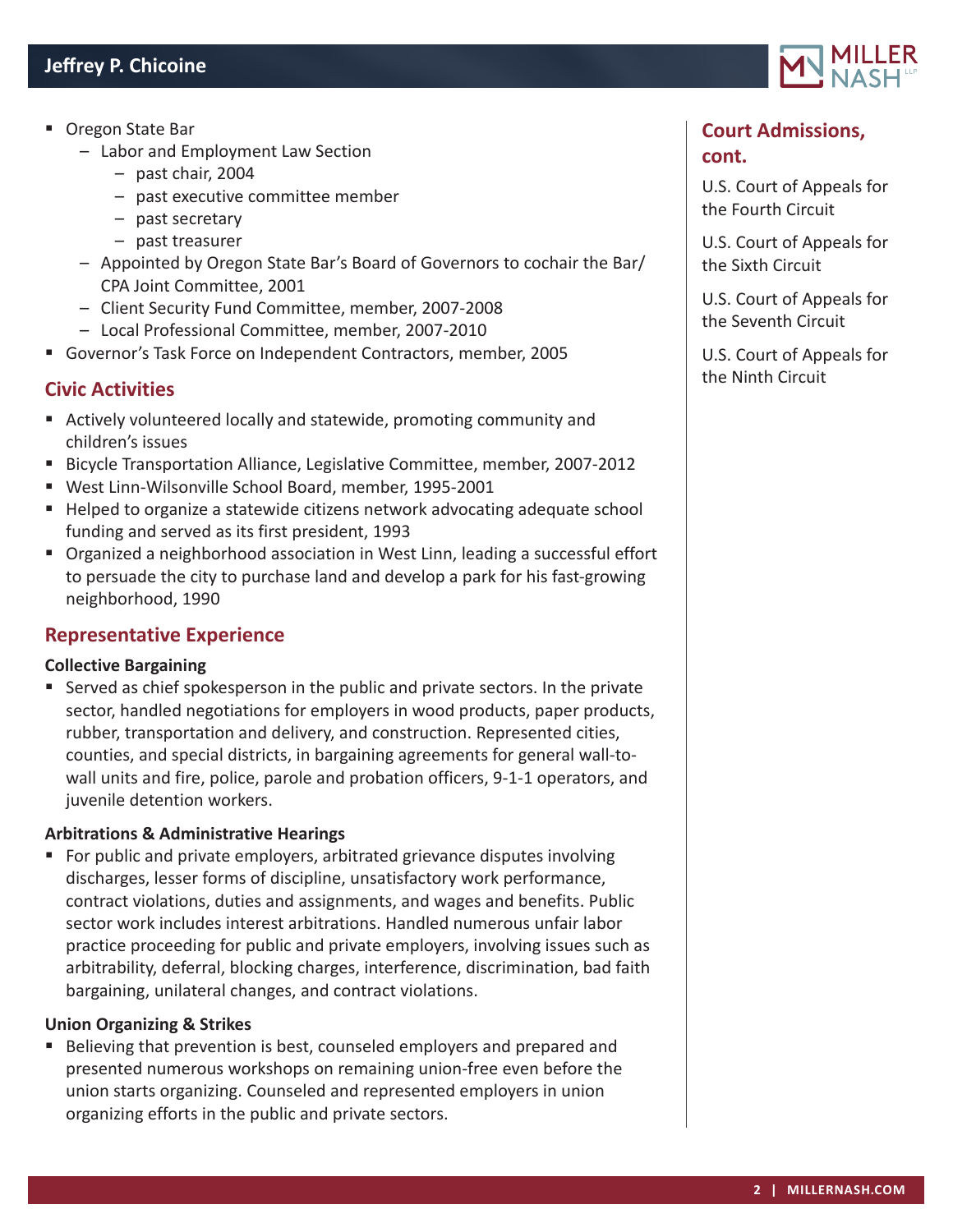

 Assisted employers, public and private, in preparing for strikes, which is frequently the best strike prevention measure. During strikes or picketing, handled in-court injunction proceedings and pursued administrative remedies for both private and public sector employers.

## **Employee Benefit & ERISA Litigation**

 Represented parties in disputes over employee benefits, including ERISA cases. Recently handled several cases representing single and multi-employer pension plans in federal court and administrative proceedings.

#### **Wage & Hour**

In recent years, work on wage and hour matters has expanded and included defending employers in multiple class actions, individual claims and compliance advice on issues such as minimum wage, prevailing wage, meals and rest break as well as classification issues involving exemptions under state and federal law and independent contractor status. Served on the Governor's Task Force on Independent Contractors, which resulted in legislative amendments revising Oregon's independent contractor statute.

## **Other Employment Litigation & Advice**

- On behalf of executives and employers, advised parties about restrictive covenants in business transactions, employment contracts and severance arrangements, and litigated injunction and damage actions resulting from alleged violations.
- Defended employers in state and federal court in wrongful discharge, discrimination, and harassment claims. Routinely counsels employers about such matters both in routine personnel decisions and in the development of handbooks and policies.

## **Publications**

- "Unionized Private and Public Employers May Have Bargaining Obligations to Meet Before Implementing the ETS and Other Vaccine Mandates," Miller Nash, *News You Can Use* (Dec. 2021)
- "New Oregon Laws Impacting Employers in 2021," Miller Nash, *News You Can Use* (July 2021)
- "Supreme Court Ends Mandatory Fair-Share Fees for Public Employees," Miller Nash Graham & Dunn, *News You Can Use* (June 2018)
- "Anticipating Janus: The End of Fair Share Fee Deductions," Miller Nash Graham & Dunn (May 2018)
- "Oregon Refines the Employment Relationship," Miller Nash, *News You Can Use* (Feb. 2014)
- "Oregon Leave Laws," *Legal Management News* (Jan. 2014)
- "Portland Sick Leave Ordinance Poster and Notice Now Available," Miller Nash, *News You Can Use* (Dec. 2013)
- "Beware of the Halloween Surprise: Final Rules for the Portland Sick Leave Ordinance Include Hidden Traps: Questions and Answers," Miller Nash, *News You Can Use* (Nov. 2013)
- "Labor and Employment: 2013 Oregon Legislative Update," Miller Nash, *News You Can Use* (Sept. 2013)
- "2012 Oregon Legislative Update," Miller Nash, *News You Can Use* (Mar. 2012)
- "2011 Oregon Legislation Employment Law Update," Miller Nash, *News You Can Use* (Aug. 2011)
- "Oregon Public Employment Law Update," Miller Nash, *News You Can Use* (Aug 2011)
- "Oregon Public Employment Law Update," Miller Nash, *News You Can Use* (July 2011)
- "Recent Case Developments in Oregon Public Employment Law," Miller Nash (July 2011)
- "How to Take a Case Before the Employment Relations Board: Representation Cases," Oregon State Bar, *Labor and Employment Law: Public Sector* (CLE Suppl 2010, Chapter 2), coauthor (2010)
- "New Hire Act Tax Incentives," Miller Nash, *News You Can Use* (Apr. 2010)
- "Preempted: Oregon District Court Holds That The Oregon Uniform Arbitration Act Must Yield To Its Federal Counterpart," Miller Nash, *News You Can Use* (Mar. 2010)
- "Oregon Employers Must Satisfy New BOLI Meal and Rest Period Rule," Miller Nash, *News You Can Use* (Mar. 2009)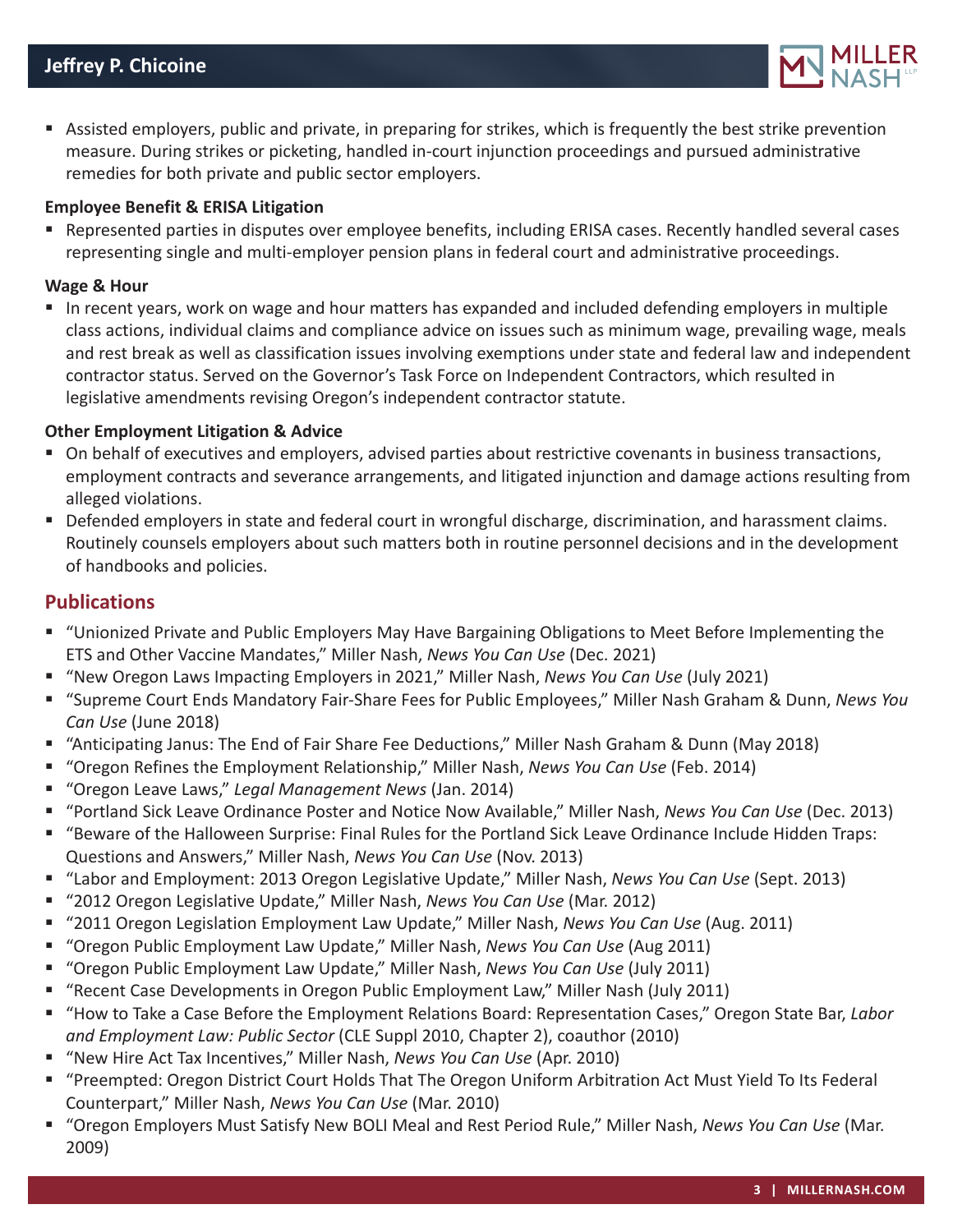

- "Labor and Employment Law (Chapter 16)," Oregon State Bar, *2008 Oregon Legislation Highlights* (2008)
- "Labor and Employment Law (Chapter 17)," Oregon State Bar, *2007 Oregon Legislation Highlights*, coauthor (2007)
- "Labor and Employment Law (Chapter 16)," Oregon State Bar, *2005 Oregon Legislation Highlights*, coauthor (2005)
- "Labor and Employment Law (Chapter 16)," Oregon State Bar, *2003 Oregon Legislation Highlights*, coauthor (2003)
- "Labor and Employment Law (Chapter 16)," Oregon State Bar, *2001 Oregon Legislation Highlights*, coauthor (2001)
- "Matters of Policy: What Employers Should Do If Its Insurance Company Denies Coverage?," Oregon State Bar, *Oregon State Bar Bulletin*, coauthor (Feb./Mar. 2001)
- "Professional Insight: Insurance Coverage for Employment Disputes," Oregon Society of Certified Public Accountants, *Oregon Certified Public Accountant*, coauthor (Mar. 2001)
- "Labor and Employment Law," Oregon State Bar, *1999 Legislative Highlights* (1999)
- "Privatization of State and Local Government Functions and the Collective Bargaining Duty," Oregon State Bar, *Government Perspectives* (Oct. 1999)
- "A Critical Review of Collective Bargaining Dispute Resolution Under the PECBA and Alternative Models," Labor Education & Research Center, *Oregon Public Sector Collective Bargaining: Entering the Third Decade* (1994)
- "How to Take a Case Before the Employment Relations Board: Unfair Labor Practice Complaints (Chapter 4)," Oregon State Bar, *Labor and Employment Law: Public Sector* CLE Suppl. (1994)
- "Advocates as Witnesses in Hearings Before the Employment Relations Board," Oregon State Bar, Annual Meeting Materials of OSB Labor Law Section (1992)
- "Business Necessity as a Defense to an Employer's Breach of Its Bargaining Duty Under the PECBA," 28 *Willamette Law Review* 259 (Winter 1992)
- "Business Necessity as a Defense to Unilateral Changes in Working Conditions under the Duty to Bargain in Good Faith," American Bar Association, 8 *The Labor Lawyer* 297 (1992)
- "Joint Campaigning by State and Federal Candidates: A Practical Legal Guide," Illinois Bar Association, 72 **Illinois Bar Journal** 354, coauthor (Mar. 1984)
- Comment, "Res Judicata in Successive Employment Discrimination Suits," University of Illinois, *University of Illinois Law Forum* (1980)

# **Presentations**

Jeff is a frequent speaker on various topics. Following is a listing of presentations since 2015. A complete list is available upon request.

- "Federal, State, Local and Labor Law Updates," Miller Nash, Employment Law Seminar (Dec. 2021)
- "Nonsense, Non-truths, Un-Truths and Consequences: Brady and Police Legislation," Oregon Public Employer Labor Relations Association, Annual Training Conference (Dec. 2021)
- "The Good, the Bad, and the Ugly: 11th Annual Review of Recent Oregon Public Sector Labor Cases," Oregon Public Employer Labor Relations Association, webinar (June 2021)
- "Managing a Build from a Distance: Hearings in the Remote Environment," Miller Nash Graham & Dunn, Employment Law Seminar (Dec. 2020)
- "Change Orders Needed? 2020 Oregon Public Sector Update," Miller Nash Graham & Dunn, Employment Law Seminar (Dec. 2020)
- "Hot Topics: A Panel Review," Oregon Public Employer Labor Relations Association, Annual Training Conference, moderator (Nov. 2020)